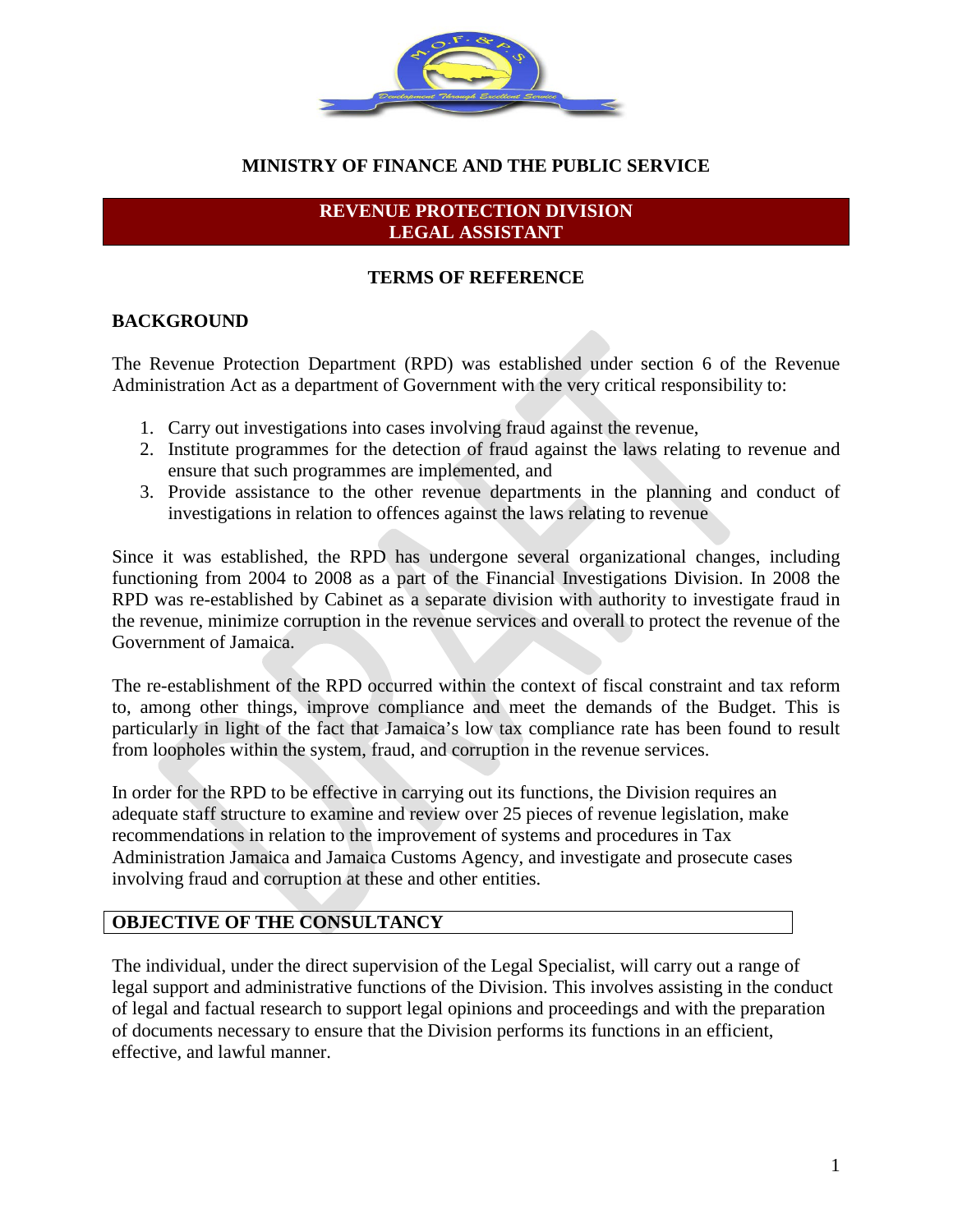#### **SCOPE OF WORK**

#### **UNDER THE DIRECTION AND GUIDANCE OF THE LEGAL SPECIALIST THE LEGAL ASSISTANT WILL:**

#### **Provide legal research services to support the work of the Division. In undertaking this function the individual will:**

- Prepare written reports and other correspondence;
- Perform legal and factual research;
- Conduct records search;
- Assist with gathering and analyzing research data, such as statute decisions and legal articles, codes and documents;
- Provide information to facilitate preparation of legal opinions, briefs and papers;
- Organise and analyse information;
- Identify required legal data and liaise with relevant data sources to facilitate collection;
- Provide statistical data and information to support the Division;
- Utilize relevant research methods to collect information;

**Provide efficient and effective legal administrative support to the Legal work of the Division and serve as a central point of liaison with other departments and external authorities**. In carrying out this function the individual will:

- Check and edit legal forms and documents for accuracy;
- Co-ordinate law office activities such as subpoena delivery;
- Locate witnesses;
- Assist the lawyer in the courtroom;
- Ensure that persons are briefed and debriefed as it relates to court requirements;
- Assist with trial preparation including witness lists, exhibits and trial binders;
- Witnesses identified and advised of court attendance and other requirements;
- Provide supporting documents and affidavits;
- Organize and track case files;
- Assist with the preparation of case files;
- Prepare correspondence requesting the gazetting of legal notices and instruments;
- Draft or vet the notices, orders or other legal information to be gazetted;
- Assist in preparing legal documents, including briefs, appeals, contracts and other legal documentation;
- Liaise with the Attorney General's Chambers, Office of The Director of Public Prosecutions and other legal departments and stakeholders regarding legal matters/issues;
- Maintain court diary;
- Maintain legal reference files:
- Prepare monthly and quarterly reports;
- Receive and respond to telephone messages and forward same to the appropriate officers if unable to handle;
- Prepare draft responses to requests for information within the purview of the Division;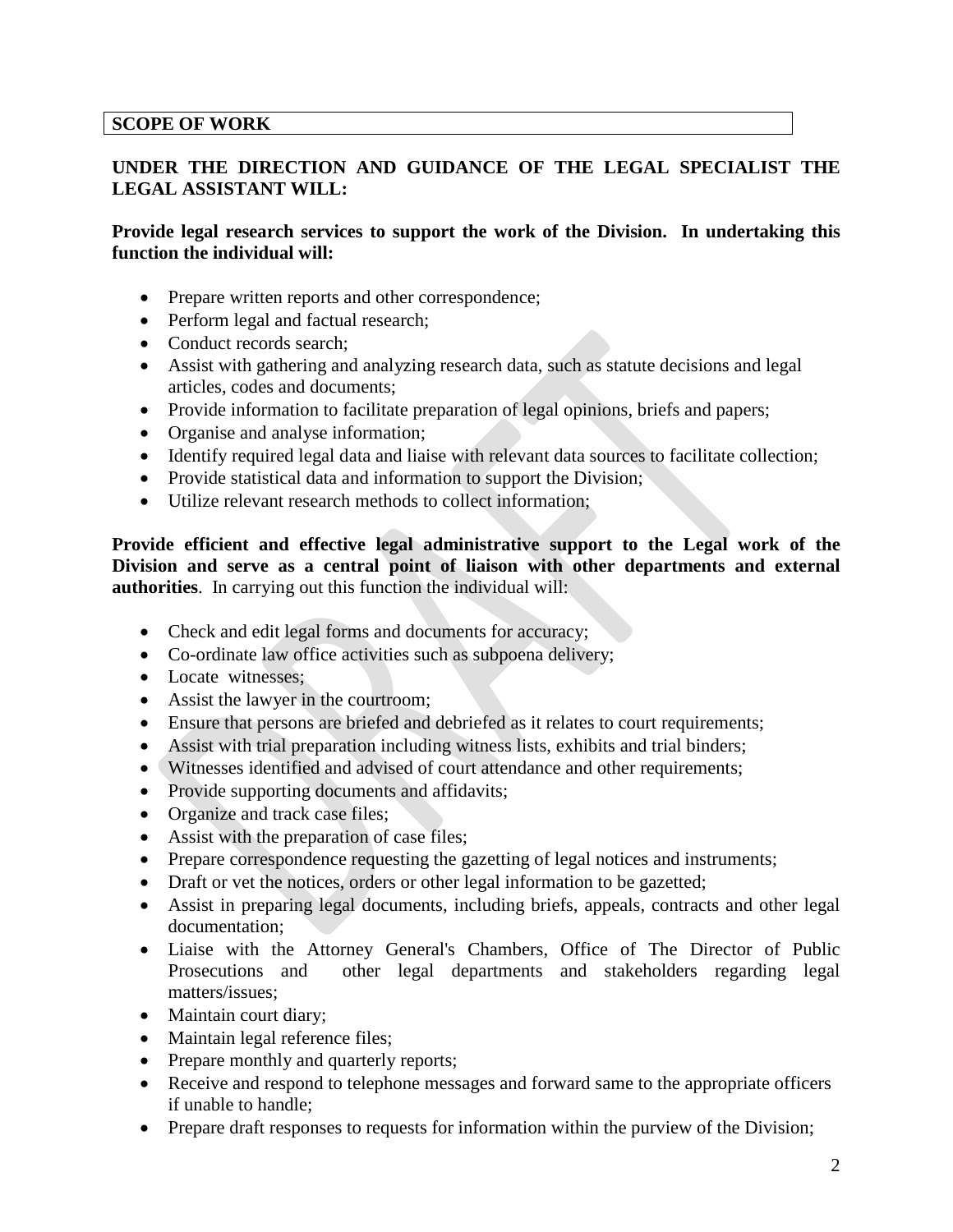- Design and maintain statistical database(s) to facilitate analysis and planning of legal matters for the Division;
- Follow up on assigned files and provide assistance with the completion of files;
- Keep and monitor legal volume(s) to ensure law library is up-to-date;
- Perform any other related duties assigned.
- Create and maintain filing systems for legal and quasi-legal documents

#### **DELIVERABLES**

The individual will be required to provide annual workplans and monthly reports over the life of the contract. The table below outlines the requirements:

| <b>DELIVERABLE</b>      | <b>DEFINITION</b>                                                                                                                                                                                                                                                                                                                                                                                                                                                                                           | <b>TIMELINE</b>                                                                                                                                                                                                 |
|-------------------------|-------------------------------------------------------------------------------------------------------------------------------------------------------------------------------------------------------------------------------------------------------------------------------------------------------------------------------------------------------------------------------------------------------------------------------------------------------------------------------------------------------------|-----------------------------------------------------------------------------------------------------------------------------------------------------------------------------------------------------------------|
| <b>Annual Work Plan</b> | The Workplan is the operational<br>document for the legal assistant and<br>is used to determine the required<br>inputs for the development and<br>delivery of the output of the legal<br>assistant. As such the Workplan<br>document must detail:<br>Methodology for providing the<br>key outputs of the consultancy<br>Resource required that are<br>outside of the control of the legal<br>assistant<br>Time line for the achievement of<br>associated<br>with<br>tasks<br>the<br>consultant deliverables | The<br>workplan<br>will<br>be<br>developed for<br>12<br>every<br>months of the legal assistant<br>and will be revised based on<br>consultation with the officer<br>assigned to supervise the legal<br>assistant |
| <b>Monthly Reports</b>  | Each report will detail the progress of<br>activities related to the assignment,<br>highlighting<br>issues,<br>bottlenecks/constraints, adjustments<br>for<br>and<br>necessary<br>resources<br>The reports will also<br>execution.<br>make recommendations and identify<br>next steps for the following month.                                                                                                                                                                                              | Due at the end of each month                                                                                                                                                                                    |

#### **REPORTING RELATIONSHIP**

The legal assistant will report to the Legal Specialist in the Revenue Protection Division of the Ministry of Finance and the Public Service. He/She will be required to provide all deliverables to the officer and will be guided on the implementation of the project activities accordingly.

- Level of effort: Full time level of effort of Thirty Six (36) consecutive months will be required.
- Duration of contract: The Consultancy will begin February 2017 and will conclude in January 2020.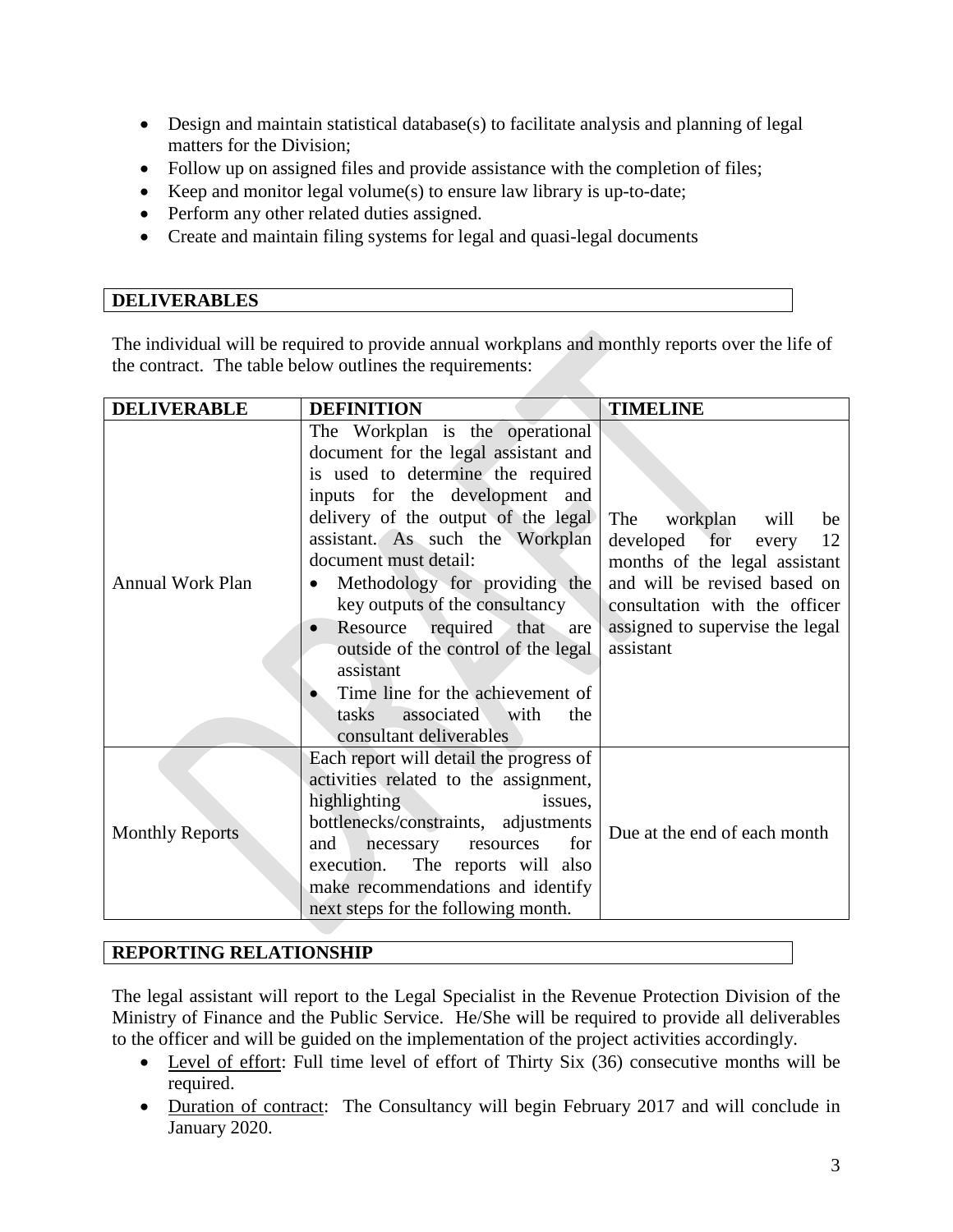- Location: Jamaica
- Type of Consultancy: Individual Consultant
- Type of contract: Lump sum.

## **"Sign-off" Procedure**

Legal Specialist in the Revenue Protection Division of the Ministry of Finance and the Public Service will have primary responsibility for signing off on all final deliverables. Deliverables will only be considered satisfactorily completed once they have received the final approval of the Principal Director, RPD.

## **Variations**

All proposed changes to the work plan and deliverables must be discussed with the Principal Director, Revenue Protection Division (RPD).

# **QUALIFICATIONS & EXPERIENCE**

Associate degree in paralegal studies Two years related experience OR Diploma in paralegal studies Three years related experience

# **SPECIFIC KNOWLEDGE & SKILLS**

- Sound knowledge of Jamaica's Civil and Criminal Laws and Procedures and in particular:
	- − Constitutional and Administrative law
	- − Revenue Laws
- Excellent legal research, investigative and analytical skills
- Good knowledge of legal principles and practices
- Good knowledge of legal terminology
- Good knowledge of legal communication principles and practices
- Awareness of government regulations and procedures
- Ability to think logically
- Ability to understand and follow instructions
- Competence in the use of computers
- Sound knowledge of court procedures (civil and criminal)
- Good oral and written communication skills

# **COMPETENCIES**

- Teamwork
- Interpersonal Skills
- Analytical Ability
- Job Knowledge